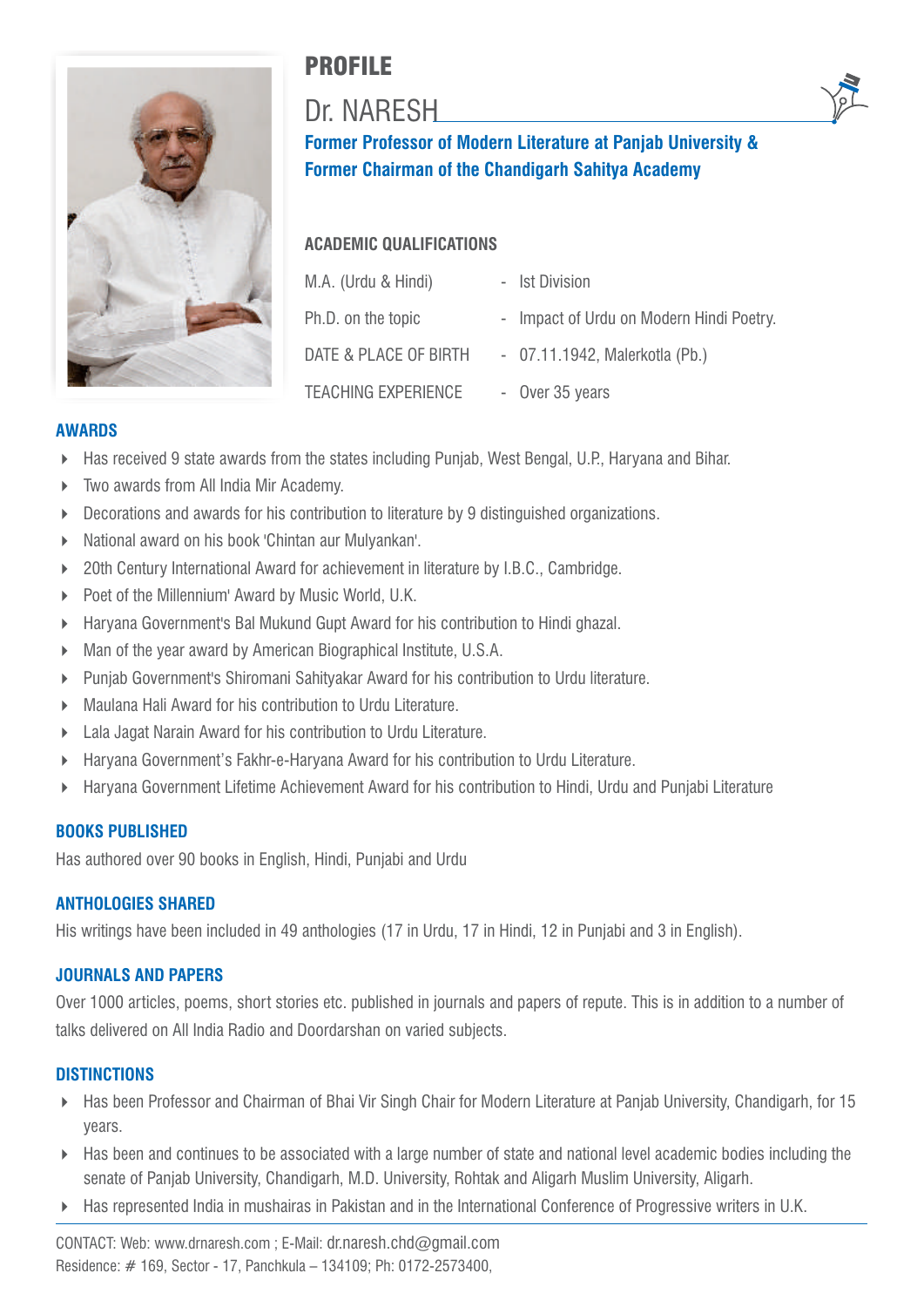

# PROFILE Dr. NARESH

## **ACADEMIC QUALIFICATIONS**

| M.A. (Urdu & Hindi)                 | - Ist Division                                       |  |
|-------------------------------------|------------------------------------------------------|--|
| Ph.D. on the topic                  | - Impact of Urdu on Modern Hindi Poetry.             |  |
|                                     | DATE & PLACE OF BIRTH - 07.11.1942, Malerkotla (Pb.) |  |
| TEACHING EXPERIENCE - Over 35 years |                                                      |  |

## **POSITIONS HELD**

| 1. | Lecturer/Reader in Hindi at Panjab University                                            | from 1968 to 1987. |
|----|------------------------------------------------------------------------------------------|--------------------|
| 2. | Professor and Chairman of Bhai Vir Singh Chair in Modern Literature at Panjab University | from 1988 to 2004. |
|    | 3. Visiting Professor at Punjabi University, Patiala                                     | in 1998.           |
|    | 4. Visiting Professor at Kurukshetra University                                          | in 1999 and 2005.  |
| 5. | Chairman of the Sahitya Akademi, Chandigarh                                              | from 2005 to 2008. |

## **AWARDS & HONOURS**

| 1.  | U.P.Govt.'s Award on his book "Aadhunik Hindi Kavita mein Urdu".                          | 1975 |
|-----|-------------------------------------------------------------------------------------------|------|
| 2.  | U.P.Urdu Academy's Award on his book "Khushbu ka Safar".                                  | 1980 |
| 3.  | IMTIYAZ-E-MIR Award of the All India Mir Academy for his contribution to Urdu Literature. | 1981 |
| 4.  | West Bengal Urdu Academy's Award on his book "Band Darwaza".                              | 1982 |
| 5.  | Punjab Govt.'s Award on his book "Band Darwaza".                                          | 1982 |
| 6.  | U.P.Urdu Academy's Award on his book "Adab ki Parakh".                                    | 1984 |
| 7.  | All India Mir Academy's Award on his book "Khushbu ka safar".                             | 1986 |
| 8.  | Nishan-e-Sajjad Zahir by the All India Progressive Writer's Association.                  | 1986 |
| 9.  | U.P.Urdu Academy's Award on his book "Pattharon ka shehr."                                | 1987 |
| 10. | City Club, Chandigarh's Award of Honour for his contribution to Literature.               | 1987 |
|     | 11. Punjab Hindi Sahitya Academy's Award for his contribution to Hindi Literature.        | 1987 |
|     | 12. Pracheen Kala Kendra's Award for his contribution to literature.                      | 1989 |
|     | 13. Bihar Urdu Academy's All India Award for his contribution to Urdu Literature.         | 1989 |
|     | 14. U.P.Urdu Academy's Award on his book "Kasturi Kundal Base".                           | 1990 |
|     | 15. Red Cross Society, Sangrur's Award of Honour for his contribution to Urdu Literature. | 1990 |
|     | 16. 'Punjab Govt.'s Award on his book "Ghazal: Shilpa aur Sanrachna'.                     | 1991 |
| 17. | Surjit Rampuri Award of Punjabi Ghazal Manch for his contribution to Punjabi Ghazal.      | 1992 |
|     | 18. Govt. of India's Award on his book "Chintan aur Mulyankan".                           | 1993 |
|     | 19. Rotary Club, Bhawanigarh's Award of Honour for his contribution to literature.        | 1995 |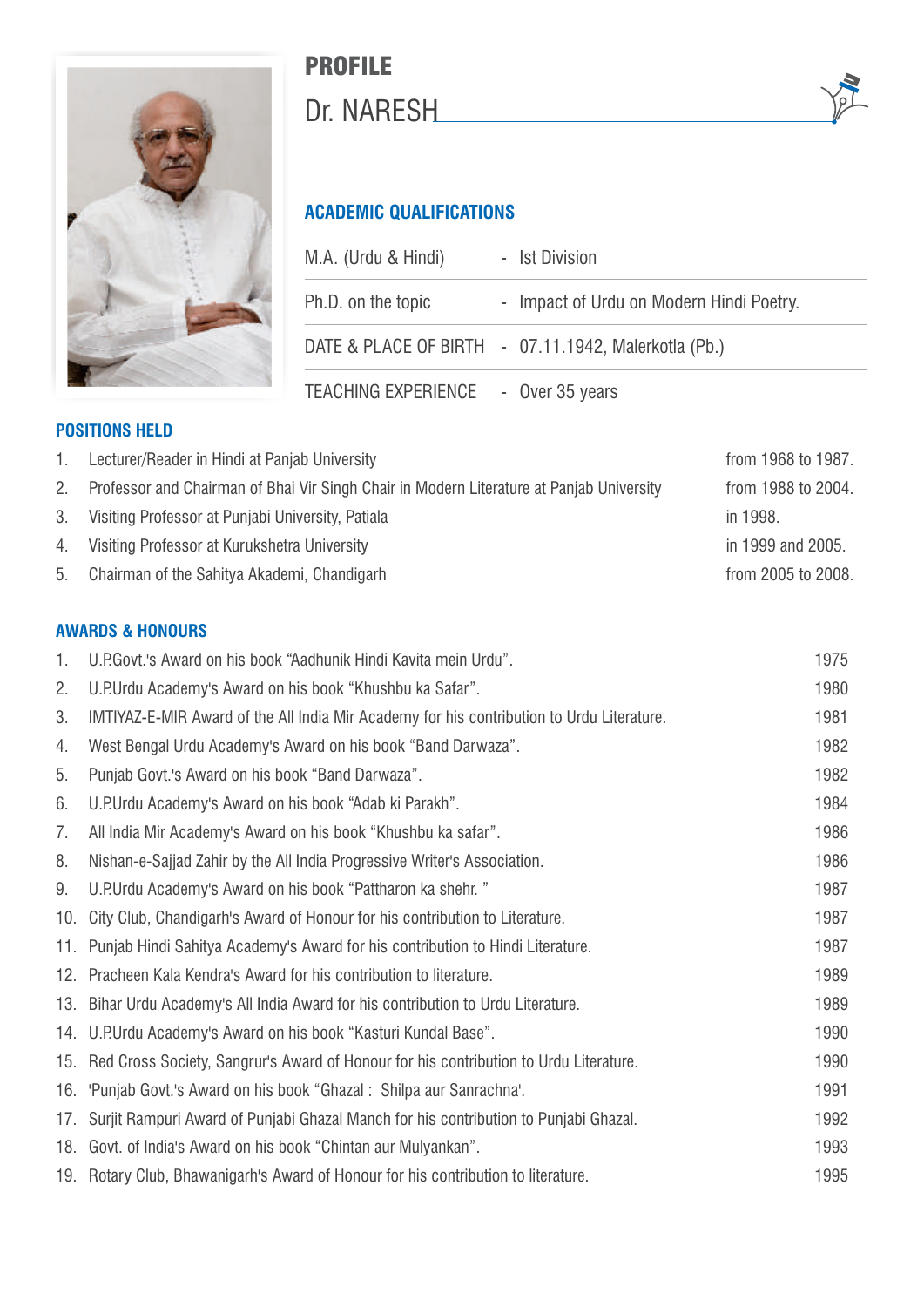|     | 20. 20th Century International Award for achievement in literature by I.B.C., Cambridge.                 | 1997 |
|-----|----------------------------------------------------------------------------------------------------------|------|
| 21. | Ghalib Award of the Ghalib Educational Society for his contribution to Literature.                       | 1999 |
| 22. | 'Poet of the Millennium' Award of the Music World, Birmingham, U.K., for his contribution to poetry.     | 2000 |
| 23. | Maharashtra Dalit Academy's 20th century's 'Best Citizen Award'.                                         | 2000 |
|     | 24. Millennium National Honour by the Millennium World Hindi Conference, New Delhi, for his              | 2000 |
|     | contribution to Hindi Literature.                                                                        |      |
|     | 25. Lakshmi Narayan Dube Award by Jemini Academy, Panipat, for his contribution to Hindi Literature.     | 2001 |
| 26. | Haryana Govt.'s Bal Mukund Gupt State Award for his contribution to Hindi Ghazal.                        | 2001 |
| 27. | 'Man of the Year' Award by the American Biographical Institute, U.S.A.                                   | 2001 |
| 28. | 'American Medal of Honour' for his literary accomplishments by A.B.I., U.S.A.                            | 2004 |
| 29. | "Lifetime Achievement Award" for his contribution to literature by Jan Parishad, Bhopal.                 | 2004 |
| 30. | "International Educator of the year" Award by I.B.C., Cambridge, U.K.                                    | 2004 |
|     | 31. "Leading Educator of the year" Award by I.B.C., Cambridge, U.K.                                      | 2005 |
| 32. | Punjab Government's "Shiromani Sahityakar Award" for his contribution to Urdu literature.                | 2005 |
| 33. | Haryana Punjabi Lekhak Sabha's Award of Honour for his contribution to Punjabi literature.               | 2005 |
|     | 34. Maulana Hali Award of Haryana Wakf Board for his contribution to Urdu Literature                     | 2009 |
| 35. | Lala Jagat Narain Award for his contribution to literature.                                              | 2011 |
| 36. | Haryana Government's Fakhr-e-Haryana Award for his contribution to Urdu Literature.                      | 2012 |
| 37. | Bihar Urdu Academy's Abdul Qayyum Ansari Award on his book Azeem Shakhsiyaten.                           | 2013 |
| 38. | Haryana Government Lifetime Achievement Award for his contribution to Hindi, Urdu and Punjabi Literature | 2013 |
| 39. | M.P. Urdu Academy's All India Award for his contribution to Urdu literature.                             | 2016 |
|     | 40. Ghalib Award for his contribution to Urdu literature.                                                | 2020 |

## **BOOKS PUBLISHED**

## **HINDI**

| 1. Ami                             | Novel                | 1967 |
|------------------------------------|----------------------|------|
| 2. Aadhunik Hindi kavita mein Urdu | Criticism            | 1973 |
| 3. Baramase                        | Criticism            | 1975 |
| 4. Jigyasa                         | Criticism            | 1976 |
| 5. Urdu Shikshak                   | Education            | 1977 |
| 6. Bhakti Kalpadruma               | Criticism            | 1977 |
| 7. Stawna Manjari                  | Criticism            | 1977 |
| 8. Phool bhi shool bhi             | Poetry               | 1978 |
| 9. Chandi ki ghantian              | <b>Short Stories</b> | 1980 |
| 10. Krishna Sudhaghat              | Criticism            | 1982 |
| 11. Bhajan Pushpalata              | Criticism            | 1984 |
| 12. Katha ek shehr ki              | Novel                | 1985 |
| 13. Chintan aur Mulyankan          | Criticism            | 1989 |
| 14. Hamare Reeti Rivaaj            | Sociology            | 1990 |
| 15. Kasturi Kundal Base            | Novel                | 1991 |
| 16. Ghazal: Shilpa aur sanrachna   | Criticism            | 1991 |
| 17. Dandasa                        | <b>Short Stories</b> | 1992 |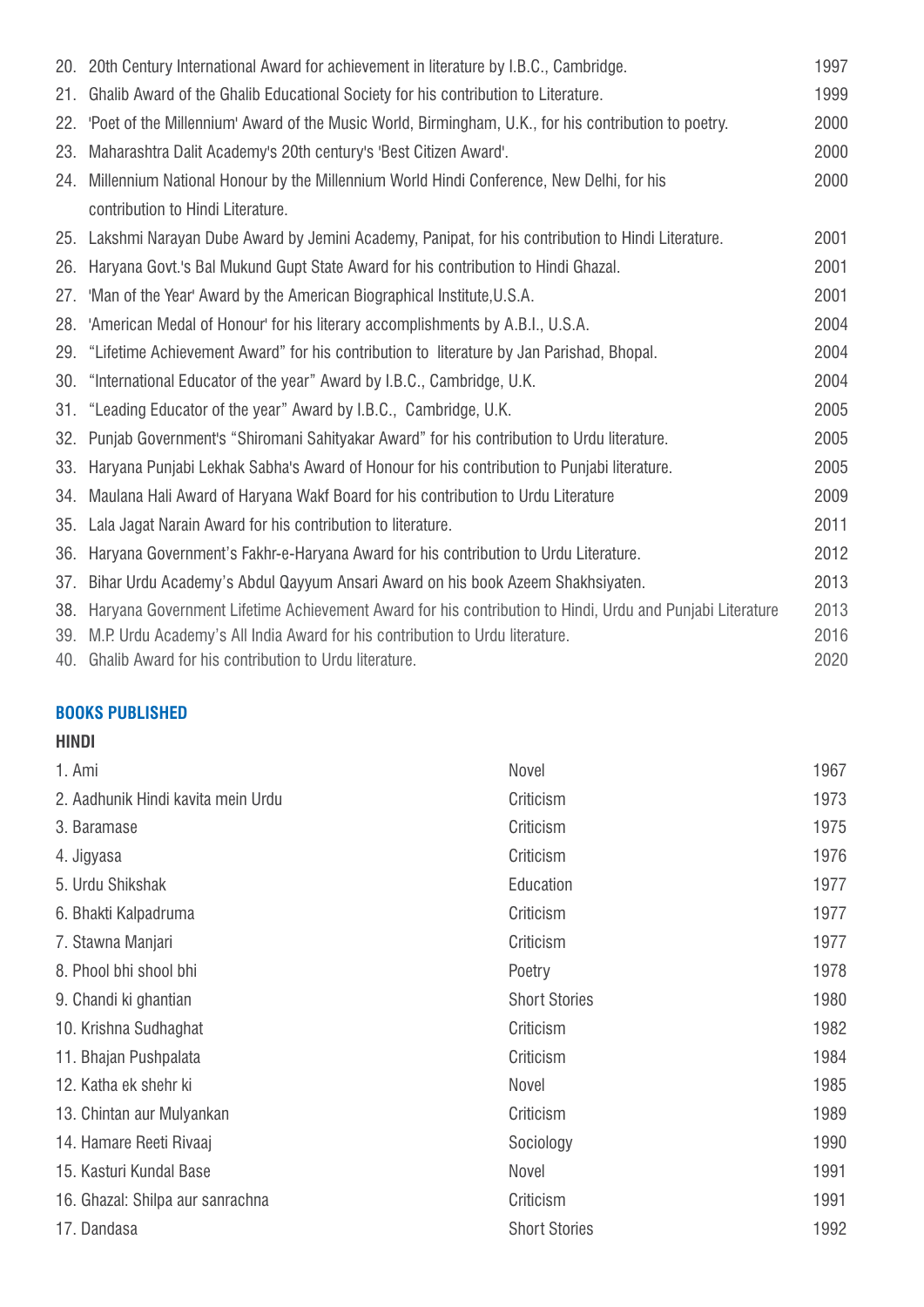| 18. Dharma-Divakar                         | Criticism            | 1992 |
|--------------------------------------------|----------------------|------|
| 19. Chandu Lal Ramayan                     | Criticism            | 1992 |
| 20. Shri Atmananda Jivan Charit            | Criticism            | 1993 |
| 21. Jab Jage Tab Bhor                      | Sociology            | 1994 |
| 22. Banwas Leela                           | Criticism            | 1995 |
| 23. Khushbu ka Safar                       | <b>Urdu Poetry</b>   | 1996 |
| 24. Tashnalab                              | <b>Urdu Poetry</b>   | 1996 |
| 25. Kaha Suna Muaaf                        | Wit & Humor          | 1996 |
| 26. Aag hi aag                             | Plays                | 1996 |
| 27. Adhyatma Satsayi                       | Poetry               | 1996 |
| 28. Sufi Parampara aur Haryana ki Bhoomika | Criticism            | 2002 |
| 29. Parajit Kshan                          | <b>Short Stories</b> | 2003 |
| 30. Kaaljayi Hastakshar                    | <b>Essays</b>        | 2003 |
| 31. Hindi Ghazal: Dasha aur Disha          | Criticism            | 2004 |
| 32. Maati Kahe Kumhar Se                   | Novel                | 2005 |
| 33. Sufimat aur Hindi Sufi Kavya           | Criticism            | 2006 |
| 34. Sufimat : Itihas aur darshan           | Criticism            | 2011 |
| 35. Punjab Ke Prangan Mein                 | History              | 2011 |
| 36. Zindagi Aye Zindagi                    | <b>Urdu Poetry</b>   | 2015 |
| 37. Bhartiya Bhashayen Aur Sahitya         | Criticism            | 2016 |
| 38. Pipasit Man                            | Poetry               | 2018 |
| 39. Adhyatma Anusheelan                    | Spiritualism         | 2019 |
| 40. Shabd Vihang                           | Poetry               | 2020 |
| <b>URDU</b>                                |                      |      |
| 41. Gham-e-Farda                           | Poetry               | 1964 |
| 42. Baazgashat                             | Poetry (Ed.)         | 1975 |
| 43. Khushbu ka safar                       | Poetry               | 1979 |
| 44. Nanhe hathon ka lams                   | <b>Short Stories</b> | 1980 |
| 45. Band Darwaza                           | <b>Short Stories</b> | 1980 |
| 46. Adab ki parakh                         | Criticism            | 1983 |
| 47. Tashnalab                              | Poetry               | 1984 |
| 48. Pattharon ka Shehr                     | Novel                | 1986 |
| 49. Ittifaq                                | Plays                | 1987 |
| 50. Sada-e-Shivalik                        | Poetry (Ed.)         | 1987 |
| 51. Dard ka rishta                         | Novel                | 1987 |
| 52. Kasturi Kundal Base                    | Novel                | 1989 |
| 53. Zindagi Aye Zindagi                    | Poetry               | 1999 |
| 54. Hamari Rasmein                         | Sociology            | 2005 |
| 55. Tasavvuf: Tarikh-o-Falsafa             | History              | 2011 |
| 56. Azeem Shakhsiyatein                    | <b>Biography</b>     | 2011 |
| 57. Masa'l aur Makateeb                    | Letters              | 2015 |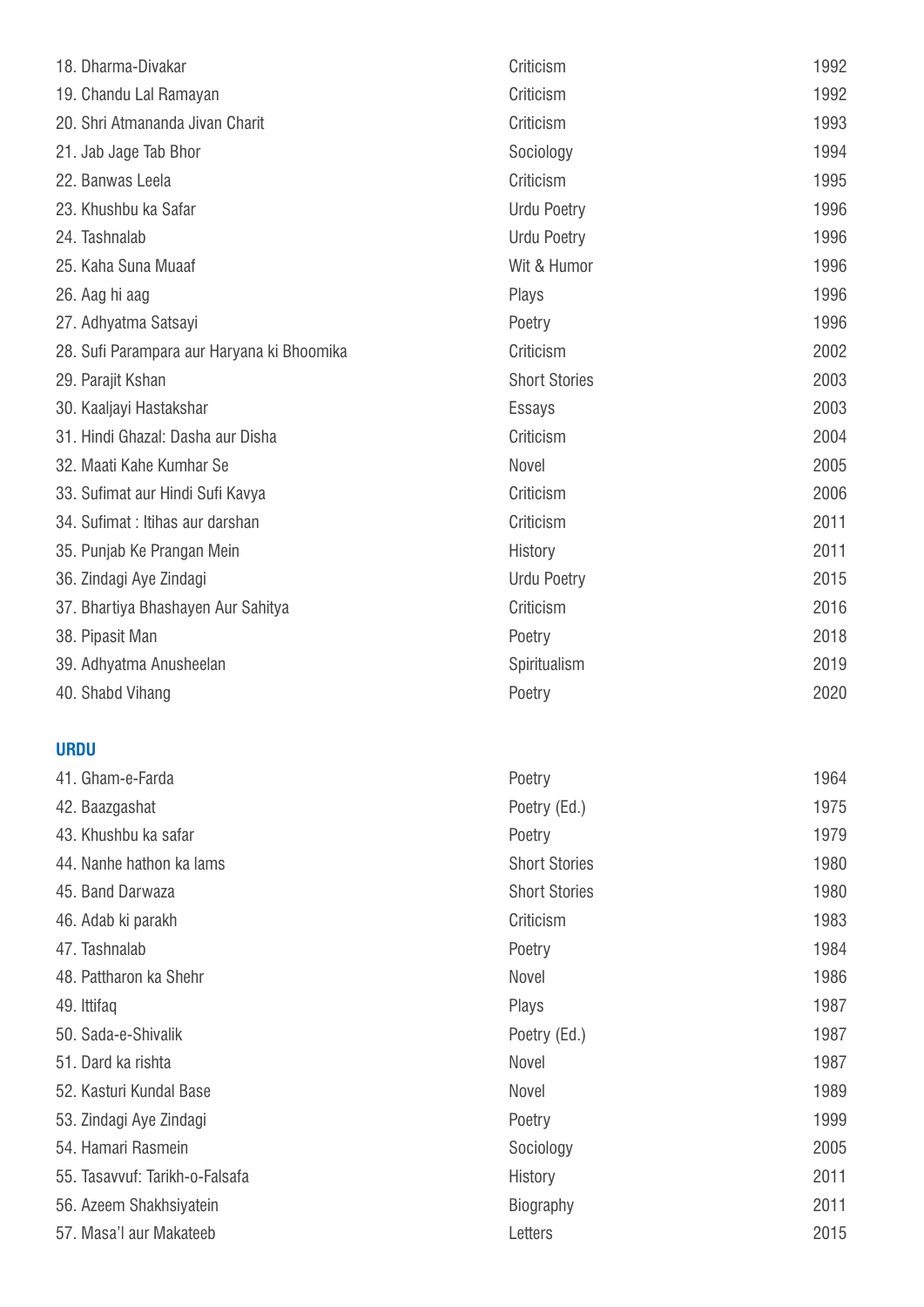| 58. Abbas aur Nehru                       | Biography | 2016 |
|-------------------------------------------|-----------|------|
| 59. Imartein Bolti Hain                   | Histroy   | 2017 |
| 60. Talash-o-Tehqiq                       | History   | 2017 |
| 61. Jadeed Hindi Shayari par Urdu ka Asar | Criticism | 2017 |
| 62. Lauh-e-Hayat                          | Poetry    | 2018 |
| 63. Mitti Ka Qarz                         | Novel     | 2019 |
| 64. Aye Zameen-e-Watan                    | Essays    | 2020 |
| 65. Tarikh-o-Tehzeeb-o-Sagafat            | General   | 2020 |
|                                           |           |      |

## **PUNJABI**

| 66. Balraj: Jiwan te kala         | Criticism (Ed.)              | 1974 |
|-----------------------------------|------------------------------|------|
| 67. Ghazal di parakh              | Criticism                    | 1983 |
| 68. Dastavez                      | Poetry                       | 1984 |
| 69. Masoom hatthan di Chhoh       | <b>Short Stories</b>         | 198  |
| 70. Antaryami                     | Plays                        | 1987 |
| 71. Dard da rishta                | Novel                        | 1987 |
| 72. Sooli Tangia Shehr            | Novel                        | 1988 |
| 73. Ghazal Da Rachna Vidhan       | Criticism                    | 1988 |
| 74. Khushbu ka safar              | <b>Urdu Poetry</b>           | 1989 |
| 75. Sadian Rasman                 | Sociology                    | 1989 |
| 76. Kasturi Kundal Wase           | Novel                        | 1989 |
| 77. Sahit di Parakh               | Criticism                    | 1989 |
| 78. Sufi Mat Ate Sufi Kaav        | Criticism                    | 1993 |
| 79. Sanjha Santap                 | <b>Short Stories</b>         | 1995 |
| 80. Ghar Ton Ghar Tak             | <b>Short Stories</b>         | 1996 |
| 81. Boldian Imartan               | <b>History &amp; Culture</b> | 1999 |
| 82. Shah Husain: Jiwan te Rachna  | Criticism                    | 2006 |
| 83. Vissaria Virsa                | Criticism                    | 2006 |
| 84. Sultan Bahu Di Punjabi Kavita | Criticism                    | 2010 |
| 85. Shakhsiyatan                  | <b>Biography</b>             | 2011 |
| 86. Sufimat: Itihaas ate Darshan  | Philosophy                   | 2018 |
| 87. Jadon Jago Udon Saver         | General                      | 2021 |
| 88. Adhyatam Vichar               | General                      | 2021 |
|                                   |                              |      |

## **ENGLISH**

| 89. Rise to the Dawn            | Spiritualism | 2008 |
|---------------------------------|--------------|------|
| 90. Sufism in India             | History      | 2017 |
| 91. Odyssey of a Fragrance      | Spiritualism | 2018 |
| 92. Meditation Self Realisation | Philosophy   | 2020 |

## **BOOKS ON DR.NARESH**

1. Dr.Naresh di Sahit Sadhna **Markov Alexandria Accessor di Sahit Sadhna** 2021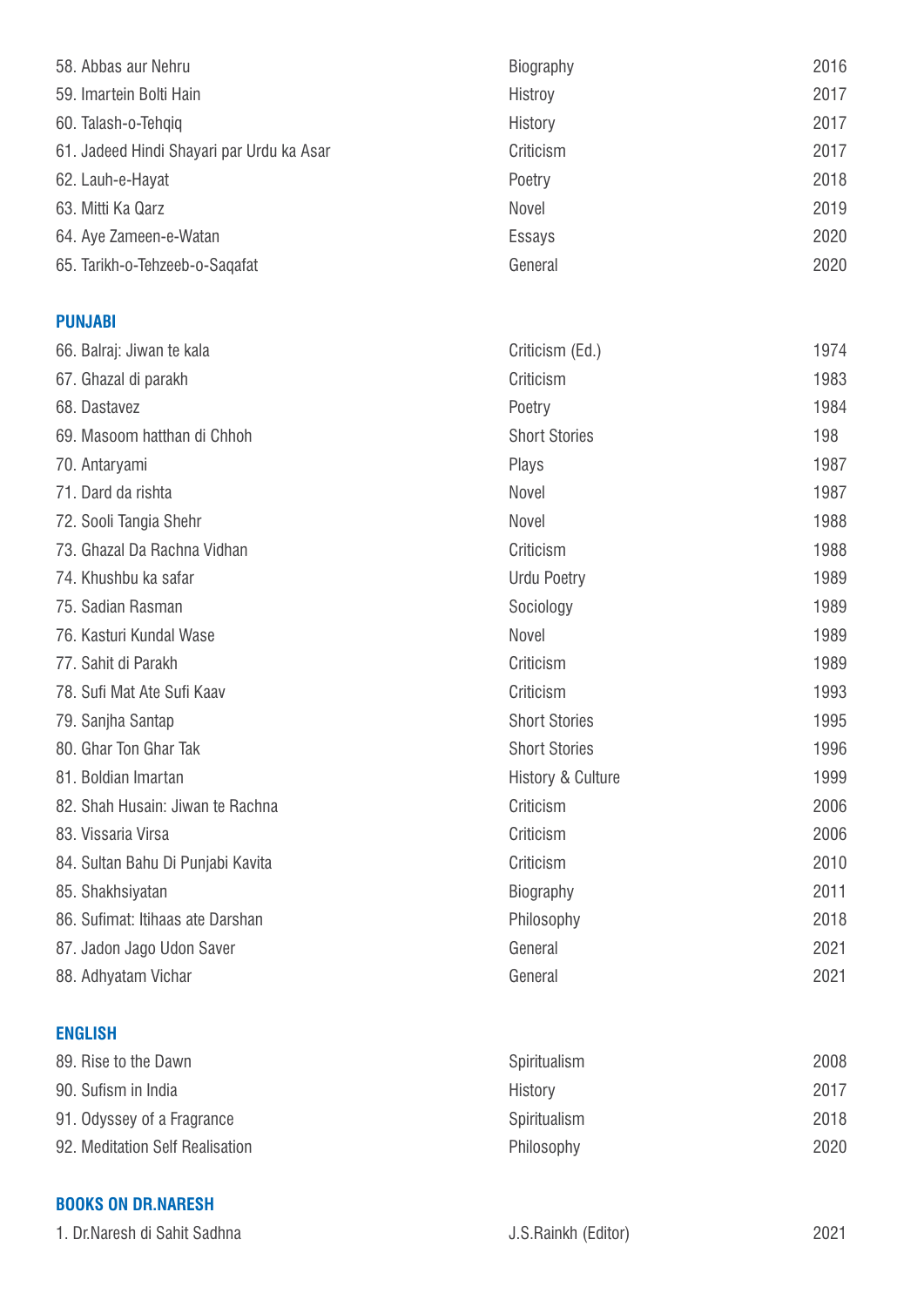## **ANTHOLOGIES SHARED**

## **HINDI**

| 1. Sahitiyik Nibandh                             | Criticism            | 1971 |
|--------------------------------------------------|----------------------|------|
| 2. Shuruaat                                      | <b>Short Stories</b> | 1980 |
| 3. Nayi Sambhavanayen                            | Poetry               | 1982 |
| 4. Mehfil                                        | Poetry               | 1983 |
| 5. Sanchita                                      | <b>Essays</b>        | 1986 |
| 6. Samkaleen Urdu Kahani                         | <b>Short Stories</b> | 1988 |
| 7. Hindi Sahitya ko Haryana ka Yogdan            | Criticism            | 1991 |
| 8. Sankalita                                     | <b>Short Stories</b> | 1993 |
| 9. Punjab-Rajneetik Paridirshya aur Hindi Kahani | <b>Short Stories</b> | 1994 |
| 10. Pratinidhi Hindi Ghazalen                    | Poetry               | 1996 |
| 11. Hindi Pustak                                 | <b>Text Book</b>     | 2000 |
| 12. Dharati aur Chand                            | Poetry               | 2000 |
| 13. Navaghazalpur                                | Poetry               | 2002 |
| 14. Antim do dashakon ka Hindi Sahitya           | Criticism            | 2002 |
| 15. Hamara Sahitya                               | Ladakh Special       | 2003 |
| 16. Guru Ravidas: Vani evam Mahatva              | Criticism            | 2003 |
| 17. Doha Samad                                   | Poetry               | 2006 |
| 18. Chandigarh mein Urdu Ghazal                  | Poetry               | 2020 |
| <b>URDU</b>                                      |                      |      |
| 19. Baharastan                                   | Poetry               | 1964 |
| 20. Nehru: Zanjir se tamir tak                   | Poetry               | 1965 |
| 21. Urdu ke Hindu Shoara                         | Poetry               | 1974 |
| 22. Mehfil                                       | Poetry               | 1981 |
| 23. Aks apni zindagi ke                          | Plays                | 1981 |
| 24. Urdu Vachan Mala                             | <b>Text Book</b>     | 1985 |
| 25. Ram Lall: Fun aur Shakhsiyat                 | Criticism            | 1985 |
| 26. Ek Qadam aur                                 | <b>Short Stories</b> | 1986 |
| 27. Khwaja Ahmed Abbas                           | Criticism            | 1989 |
| 28. Dareeche                                     | <b>Short Stories</b> | 1993 |
| 29. Rooh-e-Ghazal                                | Poetry               | 1993 |
| 30. Chutkian                                     | Wit & Humour         | 1996 |

31. Urdu Adab mein Haryana ke adeebon ka hissa Essays 1996 32. Chand aur Valvale **1998** and the Poetry **Poetry 1998** 33. Paigham-e-yakjahati Poetry 2003

34. Doha Rang 2003

35. Hindustani Asteef aur Falsafa Criticism 2009

## **PUNJABI**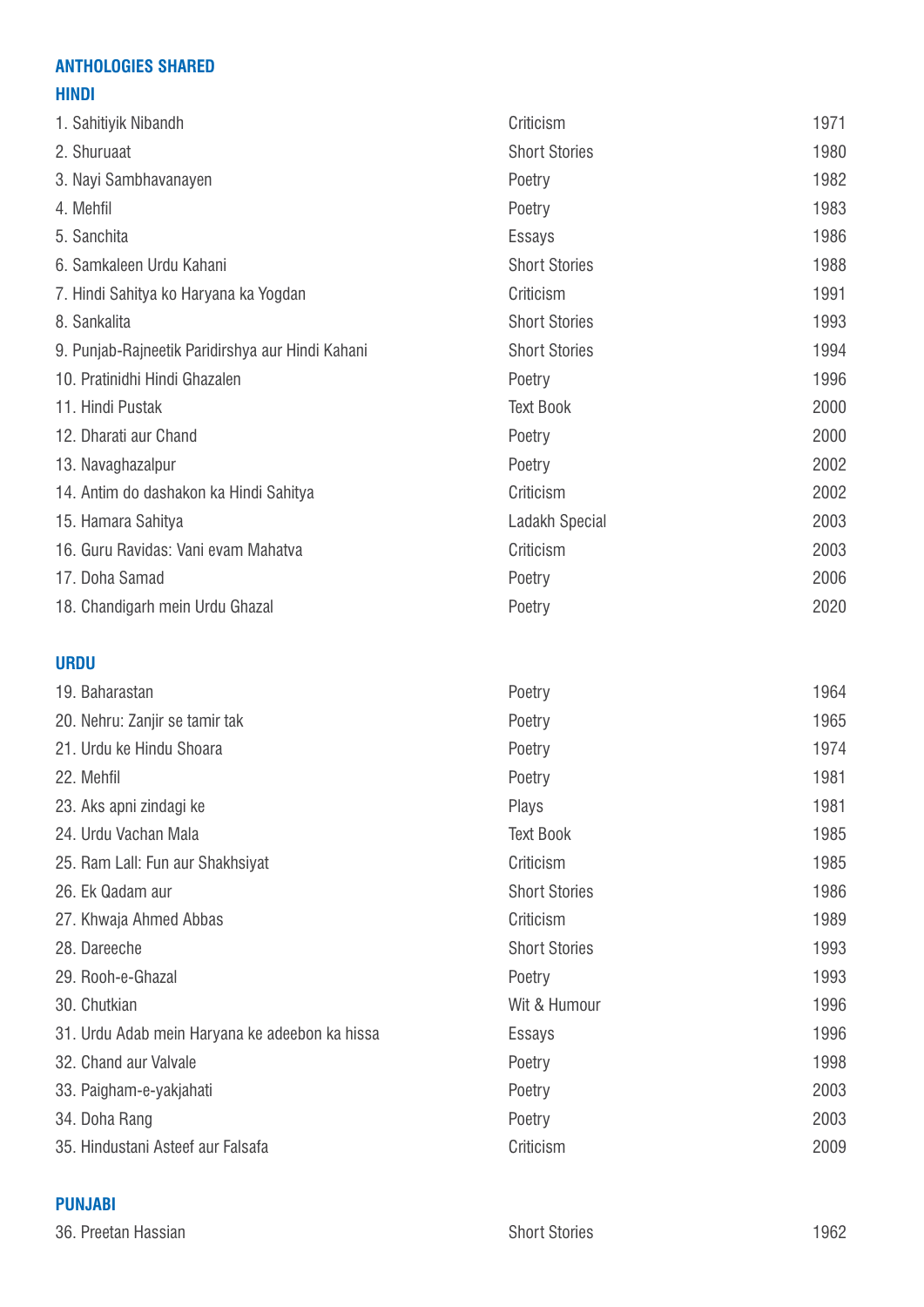| 37. Punjabi Has Viang                         |                    | Fiction              | 1975 |
|-----------------------------------------------|--------------------|----------------------|------|
| 38. Ghazal us ne chheri                       |                    | Poetry               | 1976 |
| 39. Mehboob Gharalan                          |                    | Poetry               | 1976 |
| 40. Surasti Kande-I                           |                    | <b>Short Stories</b> | 1981 |
| 41. Guldasta                                  |                    | Poetry               | 1981 |
| 42. Surasti Kande-III                         |                    | <b>Short Stories</b> | 1989 |
| 43. Aadhunik Punjabi Kaav Suran               |                    | Poetry               | 1989 |
| 44. Balraj Bina hun Kahde mele                |                    | Essays               | 1992 |
| 45. Rattian Paidan                            |                    | <b>Short Stories</b> | 1993 |
| 46. Chonvin Punjabi Ghazal                    |                    | Poetry               | 1994 |
| 47. Kahani Punjab                             |                    | <b>Short Stories</b> | 1995 |
| 48. Bharati Sufi Parampara te Sahit           |                    | Criticism            | 2010 |
| 49. Sheikh Farid Rachna                       |                    | Criticism            | 2014 |
| 50. Akkharan di Lo                            |                    | Poetry               | 2022 |
| <b>ENGLISH</b>                                |                    |                      |      |
| 51. Nehru & Indian Literature                 |                    | Criticism            | 1982 |
| 52. Glowing Embers                            |                    | <b>Short Stories</b> | 1987 |
| 53. Nehru & India                             |                    | Criticism            | 1989 |
| <b>BOOKS TRANSLATED</b>                       |                    |                      |      |
| 1. Sabh kichhu hot upai                       | Play               | Punjabi to Hindi     | 1975 |
| 2. Agni Preekhia                              | Novel              | Punjabi to Hindi     | 1977 |
| 3. Ghaltian                                   | Fiction            | Punjabi to Hindi     | 1990 |
| 4. Bhabi Maina                                | <b>Stories</b>     | Punjabi to Urdu      | 2003 |
| 5. Marhi da deeva                             | Novel              | Punjabi to Urdu      | 1996 |
| 6. Netaji Subhash Chander Bose                | Biography          | English to Punjabi   | 1994 |
| 7. Trials of 1857                             | History            | English to Punjabi   | 1995 |
| 8. The Wall & Other stories                   | <b>Stories</b>     | English to Punjabi   | 2005 |
| 9. Rebellion 1857                             | History            | English to Punjabi   | 2007 |
| 10. Nehru & Azad on 1857                      | History            | English to Punjabi   | 2008 |
| 11. Mulk Raj Anand                            | Biography          | English to Punjabi   | 2010 |
| 12. Saat Bhartiya Sant                        | Criticism          | Hindi to Punjabi     | 2011 |
| 13. Freedom Movement and Indian Muslims       | History            | English to Punjabi   | 2011 |
| 14. Aadhi Raat Ka Shehr                       | Novel              | Urdu to Hindi        | 2012 |
| 15. Namdhari Guru Ram Singh                   | Biography          | English to Punjabi   | 2012 |
| 16. Nehru-Patel: Agreement within differences | History            | English to Punjabi   | 2012 |
| 17. Women who dared                           | <b>Biographies</b> | English to Punjabi   | 2018 |

## **JOURNALS & PAPERS**

Over 1000 articles, poems, short stories etc. published in journals and papers of repute. This is in addition to a number of talks delivered on All India Radio and Doordarshan on varied subjects.